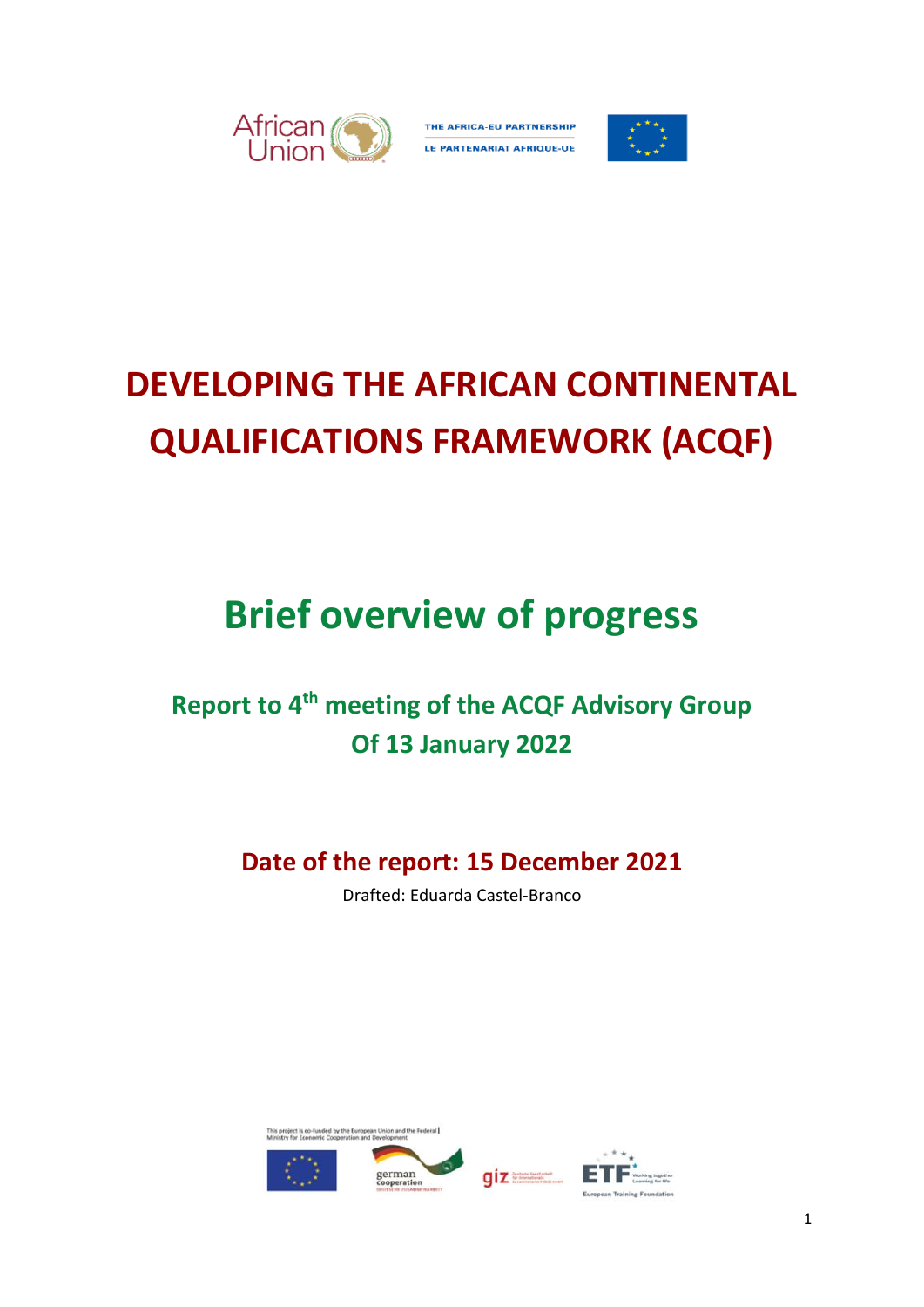# **Table of contents**

|              | 1 CONTEXT AND RATIONALE OF THE AFRICAN CONTINENTAL QUALIFICATIONS FRAMEWORK 3 |  |
|--------------|-------------------------------------------------------------------------------|--|
| $\mathbf{2}$ |                                                                               |  |
|              |                                                                               |  |
|              |                                                                               |  |
| 5            |                                                                               |  |

## <span id="page-1-0"></span>**Acronyms**

| ACQF          | African Continental Qualifications Framework                    |
|---------------|-----------------------------------------------------------------|
| <b>AfCFTA</b> | African Continental Free Trade Area                             |
| AU            | African Union                                                   |
| AUC           | African Union Commission                                        |
| <b>CESA</b>   | Continental Education Strategy for Africa                       |
| <b>EAQFHE</b> | East African Qualifications Framework for Higher Education      |
| <b>NQF</b>    | <b>National Qualifications Framework</b>                        |
| <b>PAQAF</b>  | Pan-African Quality Assurance and Accreditation Framework       |
| <b>REC</b>    | Regional Economic Community                                     |
| <b>RQF</b>    | <b>Regional Qualifications Framework</b>                        |
| SADC          | Southern African Development Community                          |
| SADCQF        | Southern African Development Community Qualifications Framework |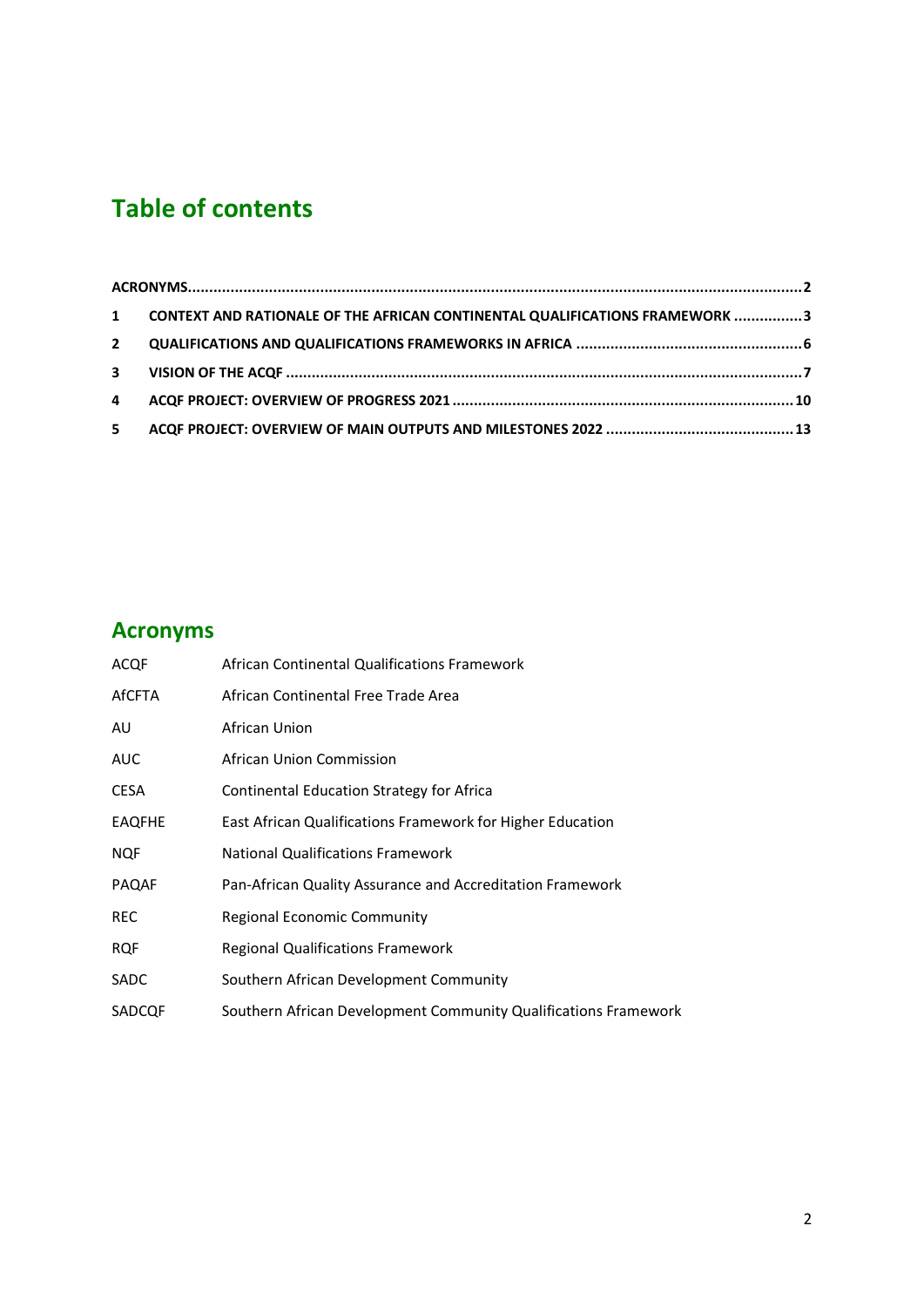## <span id="page-2-0"></span>**1 Context and rationale of the African Continental Qualifications Framework**

#### **Paving the way to the African Continental Qualifications Framework (ACQF)**

Education, skills and work will determine the improvement to livelihoods of the more than 1.3 billion people on the African continent, and drive growth and development for the generations to come.

The call for the establishment of a continental qualifications framework for Africa was formulated in key policy documents and strategic initiatives geared towards integration and prosperity on the continent. The ACQF responds to objectives set by the African Union's Agenda 2063 and its First Ten Year Implementation Plan (2023). The main AU policies and political initiatives underpinning development of the ACQF are as follows:

- Agenda 2063<sup>1</sup> and its First Ten Year Implementation Plan (2023)<sup>2</sup>
- Continental Education Strategy for Africa (CESA 16-25)<sup>3</sup>
- African Continental Free Trade Area (AfCFTA)<sup>4</sup>
- Protocol on Free Movement of Persons, Right of Residence and Right of Establishment<sup>5</sup>
- Another initiative mentioning the ACQF is the Pan-African Quality Assurance and Accreditation Framework (PAQAF).

With a median age of 19.7 in 2020, Africa's population is the youngest in the world. In 2020, Africa's population under 35 represents almost a billion people (22.7 per cent of the world's total youth population. Africa´s young demographic could provide a powerful opportunity for development, innovation, decent jobs and beyond. But despite the economic growth of the last decade, African countries struggle to create jobs and to equip young people with the skills and qualifications required to service their economies and societies. This lack of economic opportunity is often combined with disenfranchisement, thus creating a potential cause of instability. 6

The accomplishment of the potentialities of the African demographic dividend in post-Covid-19-pandemic economic recovery will depend on the development of the right mix of skills within the population and the quality and comparability of qualifications of all levels and sectors of education and training systems across countries. Learning must be lifelong and life-wide, to enable transitions to new jobs, especially in high productivity and innovation sectors, and adaptation to new skills requirements in the green and digital economies. Moreover, access to learning and qualifications should support inclusion in decent work and in the formal economy of small artisans, rural producers and the self-employed, and of the population with limited formal schooling but with practical professional and life experience, especially women and young people.

<sup>3</sup> CESA 2016-2025, at: https://au.int/sites/default/files/documents/29958-doc-cesa - english-v9.pdf; CESA Journal, at: [https://au.int/sites/default/files/documents/33863-doc-cesa\\_journal\\_vol2\\_final.pdf](https://au.int/sites/default/files/documents/33863-doc-cesa_journal_vol2_final.pdf)

<sup>1</sup> African Union, Agenda 2063, at:<https://au.int/en/agenda2063>

<sup>&</sup>lt;sup>2</sup> Agenda 2063, First Ten Year Implementation Plan 2023, at: [https://www.nepad.org/agenda-2063/publication/agenda-](https://www.nepad.org/agenda-2063/publication/agenda-2063-first-ten-year-implementation-plan-2014-2023-0)[2063-first-ten-year-implementation-plan-2014-2023-0](https://www.nepad.org/agenda-2063/publication/agenda-2063-first-ten-year-implementation-plan-2014-2023-0)

<sup>4</sup> AfCFTA, at[: https://au.int/sites/default/files/treaties/36437-treaty-consolidated\\_text\\_on\\_cfta\\_-\\_en.pdf;](https://au.int/sites/default/files/treaties/36437-treaty-consolidated_text_on_cfta_-_en.pdf) Factsheet on the AfCFTA, at[: https://www.tralac.org/documents/resources/faqs/2377-african-continental-free-trade-area-faqs-june-2018](https://www.tralac.org/documents/resources/faqs/2377-african-continental-free-trade-area-faqs-june-2018-update/file.html) [update/file.html](https://www.tralac.org/documents/resources/faqs/2377-african-continental-free-trade-area-faqs-june-2018-update/file.html)

<sup>5</sup> Text of the Protocol, at[: https://www.tralac.org/documents/resources/african-union/1965-protocol-to-the-abuja-treaty](https://www.tralac.org/documents/resources/african-union/1965-protocol-to-the-abuja-treaty-free-movement-of-persons-right-of-residence-and-establishment-adopted-29-january-2018/file.html)[free-movement-of-persons-right-of-residence-and-establishment-adopted-29-january-2018/file.html](https://www.tralac.org/documents/resources/african-union/1965-protocol-to-the-abuja-treaty-free-movement-of-persons-right-of-residence-and-establishment-adopted-29-january-2018/file.html)

<sup>6</sup> Mo Ibrahim Foundation, Africa's Youth (2021): Action needed how to support the continent's greatest asset, at: <https://mo.ibrahim.foundation/sites/default/files/2020-08/international-youth-day-research-brief.pdf>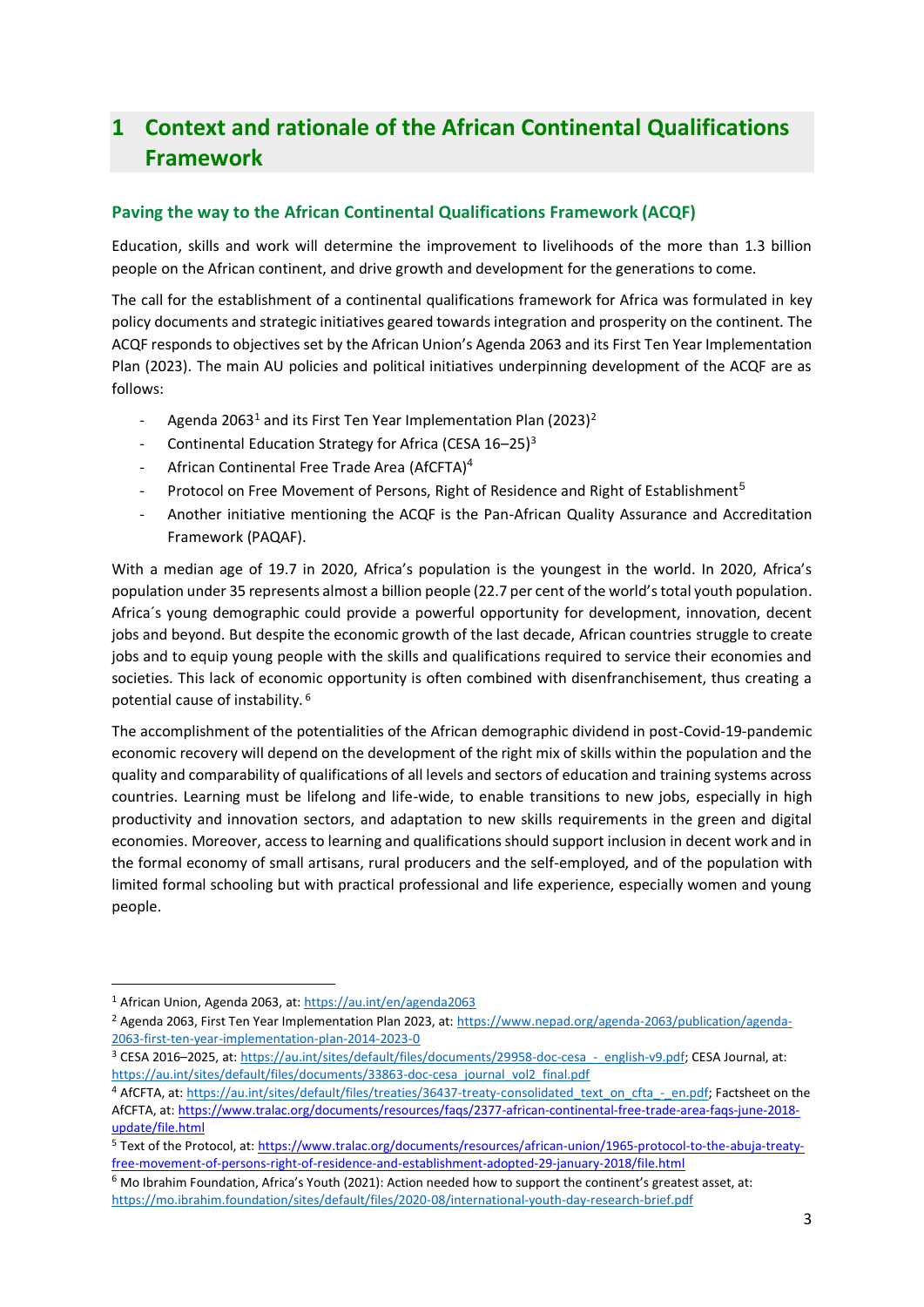At a continental level, the mobility of learners and workers is essential to achieve the benefits of economic integration, on the one hand, and improved matching of the supply of skills and qualifications with existing demand (job vacancies) across different countries, on the other hand. Easier movement of persons on the continent would make African labour markets more efficient, enabling companies to bridge skills shortages and gaps, and allowing the society to gain from brain circulation. Information-sharing between countries on qualifications levels and standards, and on the supply of skills is fundamental to support fair and effective labour mobility between countries.

Among its policy recommendations, the 'African Economic Outlook 2020' <sup>7</sup> emphasises the need to address obstacles to labour mobility to enhance growth's inclusiveness and cross-sector labour reallocations to reduce poverty in Africa. Merely by allowing labour to move freely across sectors, African countries could increase incomes and reduce poverty and inequality. Policies should contribute to increasing the transferability of skills and qualifications across sectors or the acquisition of sets of new skills and qualifications to meet the requirements of receiving sectors.

#### **Challenges of the socio-economic context**

Before the Covid-19 pandemic, despite persisting and multiple challenges, economic growth in Africa was high for over a decade. In 2019 economic growth was 3.4%. Compared with the rest of the world, Africa's GDP growth was above the world average of 3% for 2019 and well above the average for advanced economies at 1.7%. There were six African countries among the ten fastest-growing economies in the world.

The Covid-19 pandemic hit all countries across the continent hard, albeit at different scale by regions and countries. The African Economic Outlook 2021<sup>8</sup> reports that Africa is projected to recover in 2021 from its worst economic recession in half a century. Real gross domestic product (GDP) in Africa is projected to grow by 3.4% in 2021, after contracting by 2.1% in 2020. This projected recovery will be underpinned by a resumption of tourism, a rebound in commodity prices, and the rollback of pandemic-induced restrictions. The outlook is, however, subject to great uncertainty from both external and domestic risks.

Africa's growth trajectory over the last two decades had raised hopes that its economies would join the ranks of middle- and high-income countries and lift its people from poverty. But growth has not been inclusive, and job creation in high-productivity sectors lagged behind demographic growth. Large shares of the population remain employed in low-productivity jobs in traditional agriculture and informal sector.

African countries have much to gain from improving education to achieve inclusive growth. But many education indicators have stagnated and even deteriorated, and without a rapid acceleration of progress, the continent will be unable to achieve key education commitments by 2030. Dropout and out-of-school rates are higher in Africa than in other world regions. And, if current trends continue, Africa will fail to bring all children to school by 2030. Among African children of primary school age (typically 6–11 years), on average 14.7% were out of school during 2015–18, as were 31.9% of adolescents of lower secondary school age (12–14 years) and 50.2% of youth of upper secondary school age (15–17 years).

The contribution of education to increasing labour productivity growth is limited because of the weak complementarity between human and physical capital. Existing skills and qualifications are not adequately utilised in the labour market. Large shares of employed youth consider their skills mismatched with their

 $7$  African Development Bank (AFDB)[.](https://www.afdb.org/en/documents/african-economic-outlook-2020) 2020. African Economic Outlook 2020 – developing Africa's Workforce for the Future. <https://www.afdb.org/en/documents/african-economic-outlook-2020>

<sup>8</sup> AFDB. 2021a. African Economic Outlook 2021: From Debt Resolution to Growth: the road ahead for Afric[a.](https://www.afdb.org/en/documents/african-economic-outlook-2021) <https://www.afdb.org/en/documents/african-economic-outlook-2021>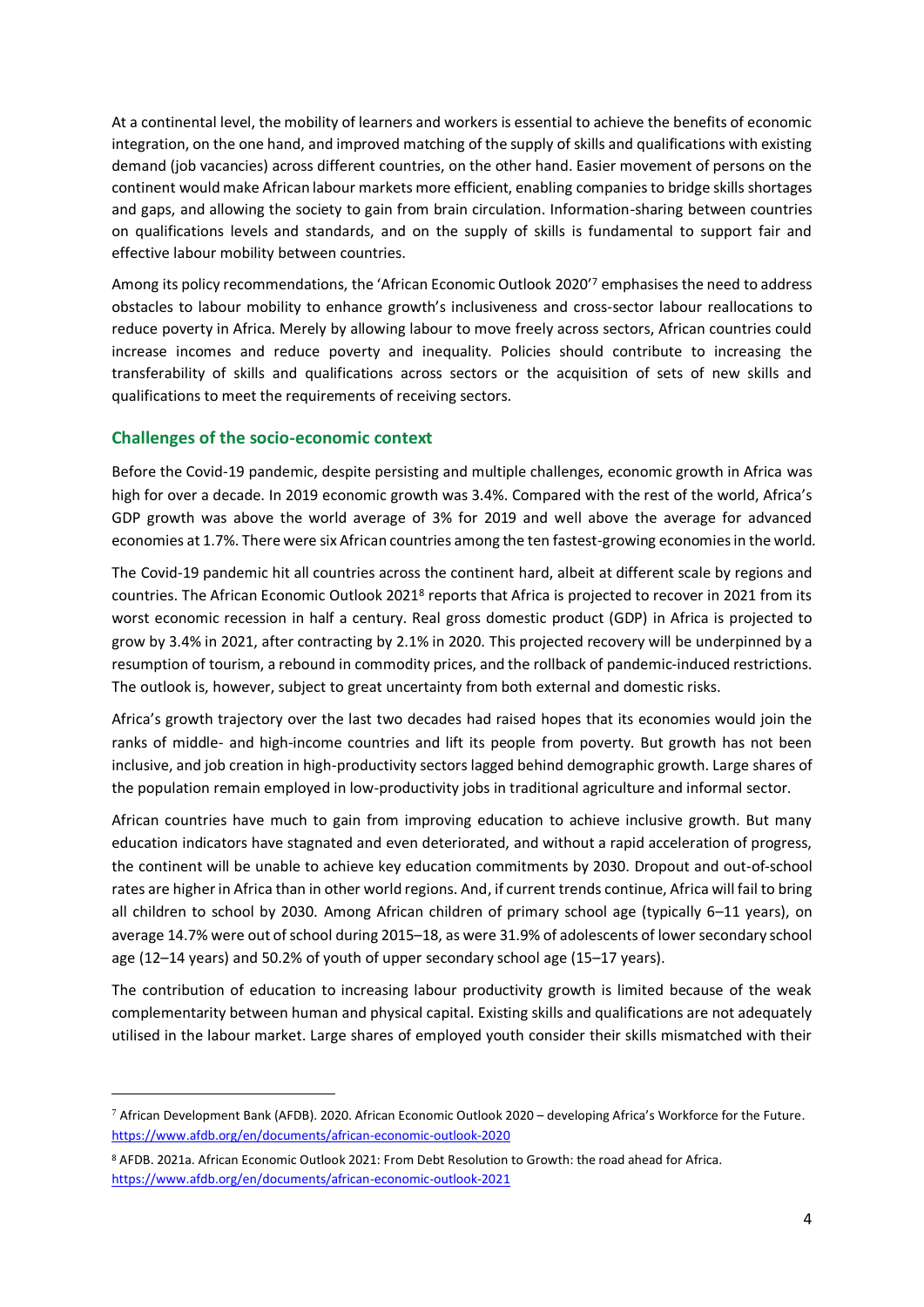jobs, and their education inadequate for work readiness. Employers identify inadequately skilled workforces as a major constraint to their businesses, and to recruitment of the right profiles.

#### **Development of the ACQF**

The African continent is marked by a wide diversity of education and qualifications systems, with different structures and typology of qualifications and limited updated information on qualifications in the public domain. International qualifications related to dynamic professional sectors, technologies and global companies gain ground, but often are not linked with qualifications frameworks and systems. A range of new transversal, digital and green skills are required for people to adapt and be employable in the context of the transformation of work and learning, digitalisation of public and private organisations and demands for a greener and sustainable economy. Migrants and refugees carry potentialities, skills, hope for safer life and work – but often no qualifications documents. Furthermore, continental free trade has started operations in a range of sectors, a process likely to trigger demand for new skills and qualifications and more efficient recognition. The informal sector of the economy shows no signs of abating and there is a vast need for good quality programmes of recognition of prior learning and access to modular skills development opportunities with certification.

The ACQF and the Qualifications Platform (database) will provide a contribution of continental scope to address these issues, complementing and enhancing national policies and systems and regional cooperation on these matters.

The development of the ACQF was launched at an official event held in September 2019 at the headquarters of the AU in Addis Ababa, Ethiopia. This process is steered by the African Union Commission's (AUC) Education Science and Technology (AUC ESTI) directorate, Division for Education, and is technically supported by the European Union's (EU's) 'Skills for Youth Employability Programme', a contribution to the wider AU's Skills Initiative for Africa (SIFA).<sup>9</sup>

The activities of the ACQF component run from 2019 to 2022, and aim to:

- 1. Develop the ACQF policy document, accompanied by an action plan and technical guidelines and supported by a feasibility study;
- 2. Set an evidence base on qualifications frameworks and systems on the continent, based on research and continuous updates;
- 3. Support networking of qualifications frameworks institutions and stakeholders; and
- 4. Development of capacities at national, regional and continental levels, supported by high-quality thematic materials, and instruments including a website and e-learning platform.

The EU has committed to supporting the development of the ACQF, as defined in Action 4 of the Communication – 'Africa-[Europe Alliance on Sustainable Investment and Jobs'](https://eur-lex.europa.eu/legal-content/EN/TXT/?qid=1537433689163&uri=CELEX:52018DC0643), adopted on 12 September 2018 by the European Commission. This communication was endorsed by all heads of state of the EU, at th[e European Council meeting](https://www.consilium.europa.eu/media/36775/18-euco-final-conclusions-en.pdf) on 18 October 2018.

The ACQF will be the largest of the regional qualifications frameworks (RQFs), as it cooperates with 55 countries and 8 regional economic communities (RECs). It is in fact the only RQF in the world interacting simultaneously with two different levels – national and regional!

Enablers and opportunities of the ACQF relate to the demographic dividend of the continent, projected advances in human development, the significant flagship policies and strategies for continental integration

<sup>&</sup>lt;sup>9</sup> SIFA is an initiative of the AU and is implemented through a partnership comprising the EU and Germany (BMZ, the Federal Ministry of Economic Cooperation and Development), as co-funding partners. In the programme component responsible for development of the ACQF, GIZ partners with the EU Agency European Training Foundation (ETF). The ETF assures thematic and technical steering and coordination of the ACQF component.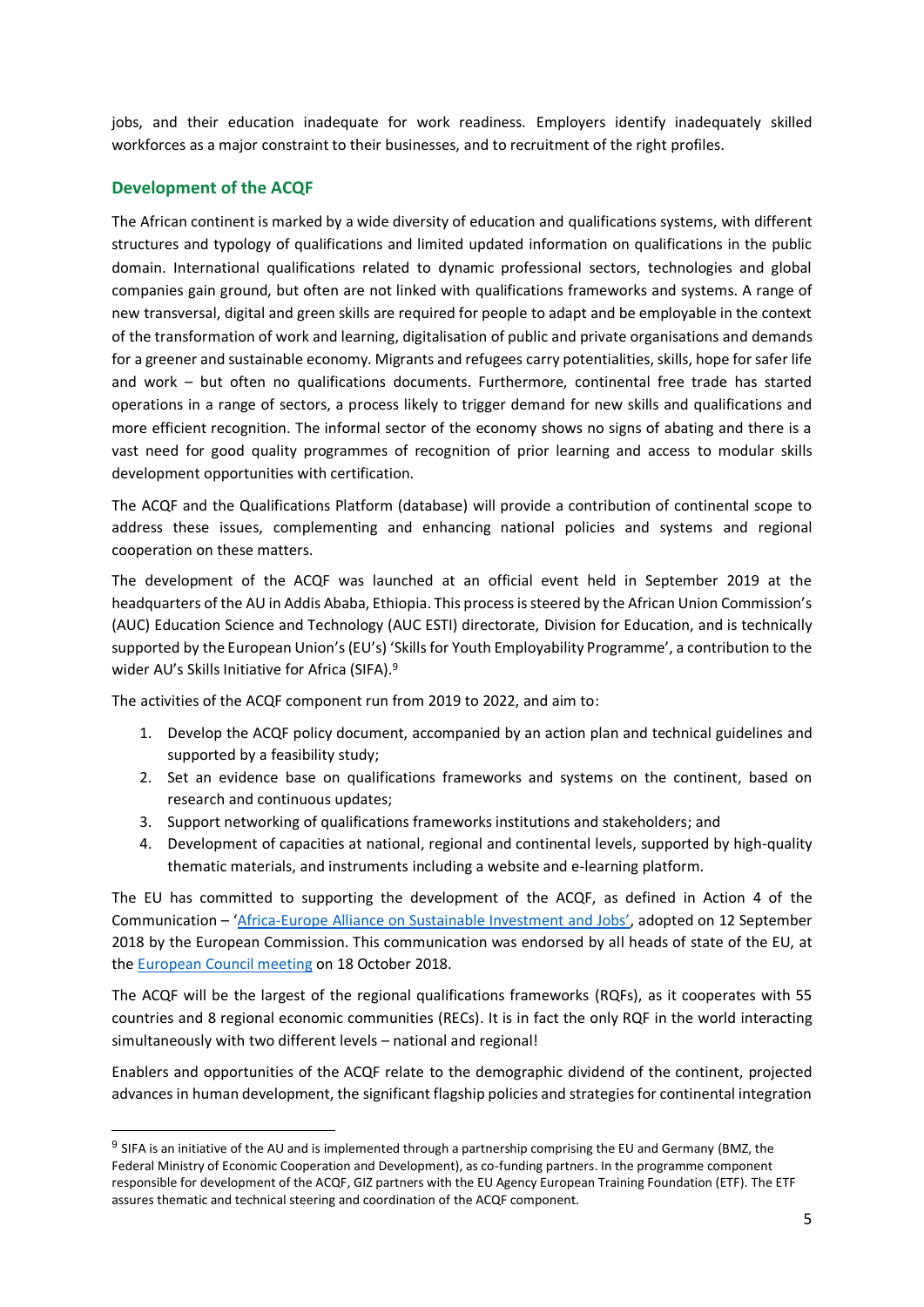related to the African Union's Agenda 2063, but also those strategies promoting green recovery and digital transformation. Most importantly, there is a growing number of national qualifications frameworks (NQFs) in development and consultation and NQFs approved and advancing in implementation. But the continent is facing important challenges, and the education crisis is one of the most pressing priorities.

The Covid-19 pandemic has exacerbated and brought to light existing distortions and inequalities in all dimensions of human and economic development. As countries and regions are taking measures to begin post-pandemic recovery, wider access to retraining and reskilling will be indispensable to support people's transitions to different jobs and adaptation to new skills requirements. The post-pandemic recovery and "build back better" must bring the world (and Africa) to a better place, in terms of equitable, safe and democratic societies, greener economies, in which participation in the benefits of technology, new learning and work is a commitment of leaders and citizens across the continent and around the world. This is the main agenda wherein the future ACQF should contribute.

### <span id="page-5-0"></span>**2 Qualifications and qualifications frameworks in Africa**

National Qualifications Frameworks (NQF) in Africa are at different stages of development and implementation. Considering a total of 41 countries included in the data collected by the [ACQF Mapping](https://acqf.africa/resources/mapping-study)  [Study,](https://acqf.africa/resources/mapping-study) the continent has a higher number of qualifications frameworks (approved, implementation started or implementation advanced) than other larger regions had when they enacted their overarching RQFs. Although thirteen years separate the advent of the European Qualifications Framework (EQF) and the development of the ACQF, it is very useful to note that when the legal base of the EQF was approved (2008), only three countries had NQFs in place and operational (France, Ireland and the United Kingdom).

The African continent has a diverse panorama of qualifications frameworks (national and regional), marked by some dynamism, manifested by starting development of NQFs in some countries, or by the approval of NQF legal basis in other countries and review and renewal of certain aspects of the NQF or the RQF in a range of other countries. The summary overview below should be seen as dynamic; updates from the NQF institutions and ministries will contribute to maintain this information to be accurate and useful for reference.

- Three NQFs at the stage of advanced implementation (and were already reviewed); other NQFs can be included in this category, given their recent developments and review of certain aspects this is the case of Botswana, Namibia, Seychelles and Zambia.
- Nineteen qualifications frameworks at the stage where the relevant legal base had been approved and implementation had started. A number of these nineteen qualifications frameworks have substantial experience and could be considered to be part of the advanced implementation group
- In seven of these nineteen countries, the existing qualifications frameworks are sectoral, not integrated and inclusive. The majority of such cases are TVET qualifications frameworks (countries highlighted in Table 1). Some of these countries have advanced in elaborating an integrated / comprehensive national qualifications framework, inclusive of all levels of qualifications from all sub-sectors (e.g.: The Gambia, Malawi and Mozambique).
- Eight countries are developing their NQFs, engaging stakeholders and different ministries in the consultation process. Several countries currently at thisstage have entered the approval/adoption process.
- Eight countries are undertaking early steps towards the development of an NQF;
- One regional qualifications framework, the SADC Qualifications Framework (SADCQF) started implementation, and in 2021 has initiated a process of implementation review.
- One regional qualification framework, the East African Qualifications Framework for Higher Education (EAQFHE), had been adopted, though implementation was limited to higher education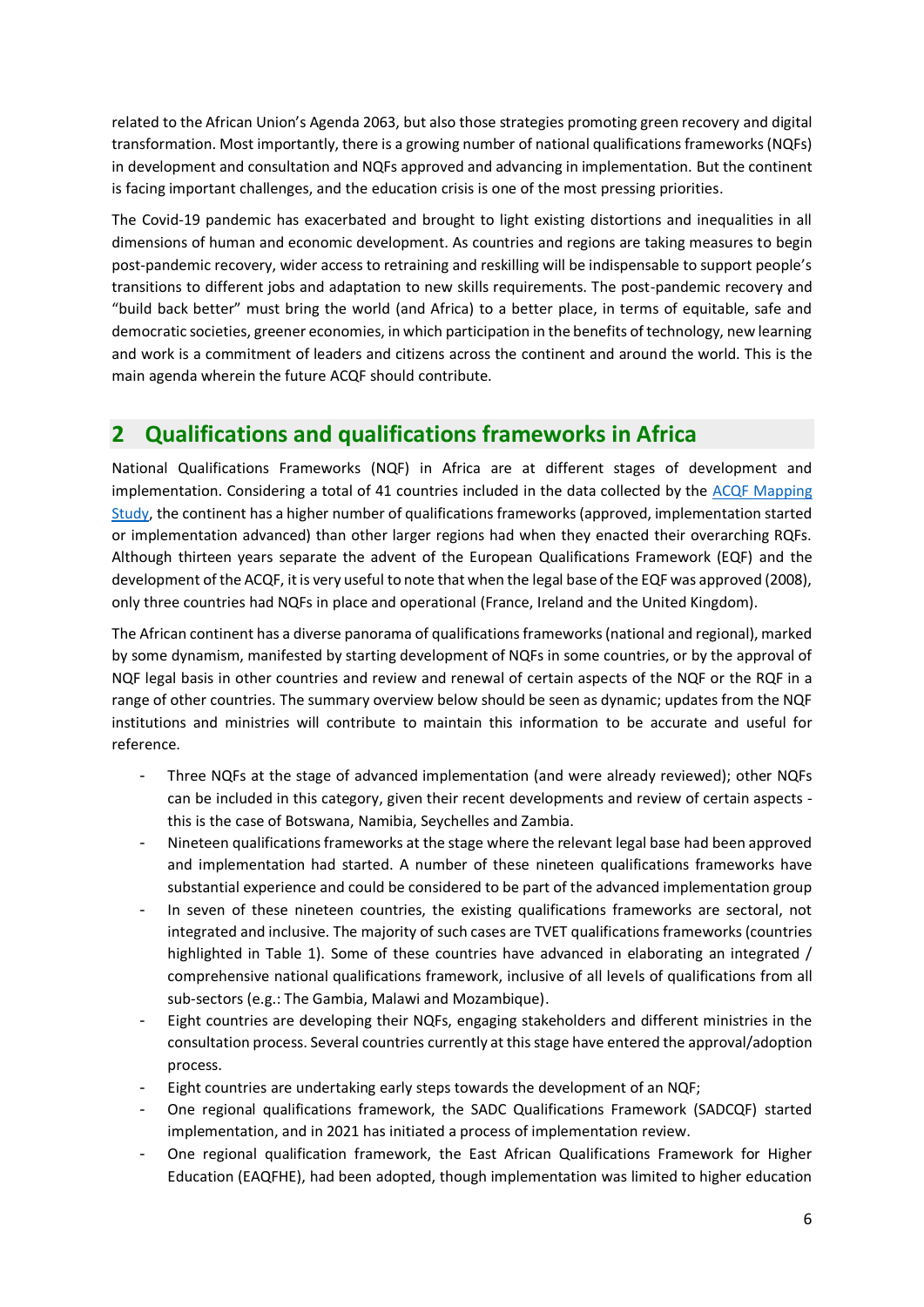qualifications. In 2021 the same region has advanced in developing a regional TVET qualifications framework.

**Table 1**: Qualifications frameworks in Africa by stage of development and implementation - overview (end 2021). Highlighted: countries with qualifications framework of sectoral scope (mostly focused on qualifications of TVET systems)

| <b>Stage of NQF development</b><br>and implementation | <b>Countries</b>                                                          |
|-------------------------------------------------------|---------------------------------------------------------------------------|
| NQF development to be                                 | Chad, Republic of Congo, São Tomé e Príncipe                              |
| started                                               |                                                                           |
| NQF in early thinking                                 | Burkina Faso, Cameroon, Union of Comoros, Democratic Republic of Congo,   |
|                                                       | Guinea, Guinea-Bissau, Mali, Togo                                         |
| NQF in development and                                | Angola, Burundi, Côte d'Ivoire, Egypt, Madagascar, Morocco, Sierra Leone, |
| consultation                                          | Somalia                                                                   |
| NQF legal act approved,                               | Botswana, Eswatini, Ethiopia, The Gambia, Ghana, Kenya, Lesotho, Malawi,  |
| implementation started                                | Mozambique, Namibia, Nigeria, Rwanda, Senegal, Seychelles, Tanzania,      |
|                                                       | Tunisia, Uganda Zambia, Zimbabwe                                          |
| <b>NQF</b> in advanced                                | Cape Verde, Mauritius, South Africa                                       |
| implementation and                                    | Some countries can be added to this category, given their recent          |
| reviewed                                              | developments, e.g.: Botswana, Namibia, Seychelles and Zambia.             |

#### *Source: Dataset of ACQF Mapping Study*

The interplay between emerging RQFs, the various NQFs across Africa and the proposed ACQF will be a critical factor for future work in this area. While NQFs are quite distinct in their orientation and purpose, the potential cooperation and complementarity between the RQFs and the ACQF needs a foundation based on a shared vision, acknowledgement of specific key regional interests and goals, and consideration of economies of scale. Dialogue, consultation and trust-building are essential in shaping the priority functions and operational modes of the ACQF towards NQFs and RQFs in Africa.

### <span id="page-6-0"></span>**3 Vision of the ACQF**

The ACQF is strongly anchored on key strategies and policies of the African Union (AU), spanning from education to free trade and free movement of people. Stakeholders, NQFs and the African Union Commission (AUC) have high expectations about the expected contribution of the ACQF towards transparency, trust and portability of skills and qualifications. As the African Continental Free Trade Area (AfCFTA) becomes operational, stakeholders agree that free trade and free movement will be hampered if the continent does not enact a common framework for comparability of qualifications, facilitating recognition and validation of learning.

#### **Vision of the ACQF**

According to the initial vision for the ACQF presented at the inaugural workshop in September 2019, the ACQF is envisioned as an meta qualifications framework for the continent, based on the principles of:

- inclusiveness: across all levels and types of qualifications, all forms and stages of learning and modalities of certification;
- *innovation*: support new developments related to emerging skills, roles and occupations, new technologies and societal demands; and
- *openness:* to participation of all stakeholders and AU member countries, to experience and good practice from Africa and other regions and continents.

To achieve the wider objectives:

to support comparability, quality and transparency of qualifications and lifelong learning;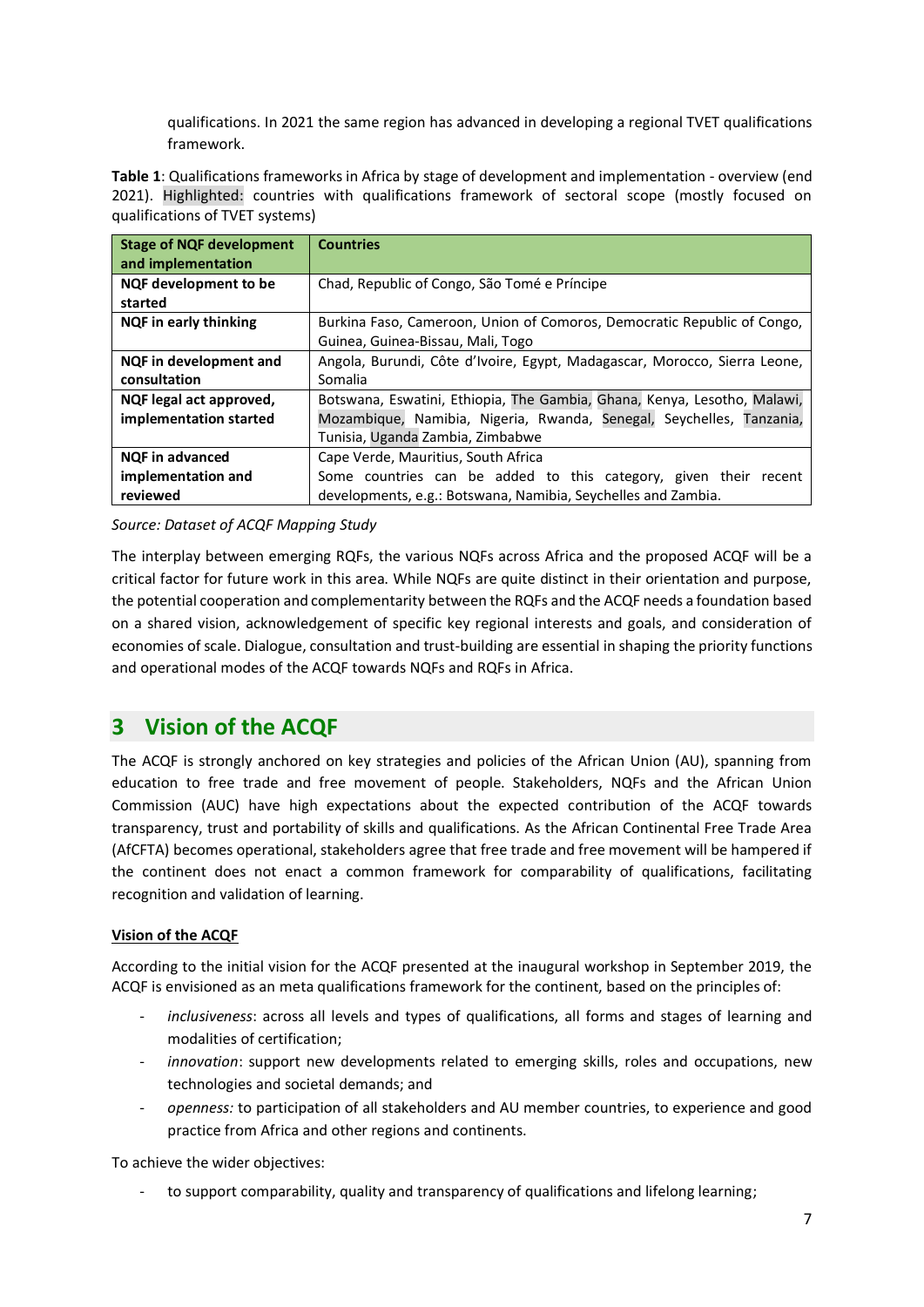- to facilitate recognition of learning from different contexts, diplomas and certificates and support mobility (of learners, workers, services);
- to work in cooperation and complementarity with national qualifications frameworks (NQFs) and systems and regional qualifications frameworks (RQFs), support NQF development and the creation of a common African education and qualifications space; and
- to promote cooperation and mutual understanding, by means of referencing with qualifications frameworks (or systems) in Africa and worldwide.

As a policy instrument, the ACQF is anticipated as an enabler, fulfilling a range of functions, such as:

- a) A platform providing benefits to countries and RECs, such as easily accessible and updated information on NQFs on the continent; databases and inventories; various capacity development, peer-learning and networking facilities and e-resources; public (users') outreach activities;
- b) A hub and catalyst for development and support to operationalise qualifications frameworks at national level; and
- c) A reference for cooperation with African and other international frameworks.

The ACQF will cooperate and interact with NQFs, with the Regional Economic Communities (RECs) and the respective RQFs.

#### **ACQF in the context of change and transformation**

The ACQF will emerge, develop and evolve in an environment marked by the post-Covid-19 recovery efforts, intertwined with the multiple transitions of our time. The emerging ACQF will face the challenges of economic slowdown and recession triggered by the Covid-19 pandemic, and the significant learning losses as a result of widespread school closures.

The future of work arrived ahead of schedule. At least four mega drivers of change are boosting the dynamics of this transformation and adaptation: digitalisation, automation and artificial intelligence; Covid-19; greening of the economy and society; and societal movements. In this context of transformation of work, reskilling and upskilling become urgent, as more workers transition to jobs that are based on a changing mix of tasks and skills. New types of qualifications and of modalities of recognition of learning emerge and the concepts of micro-credentials and digital certificates are becoming part of policies and practices of qualifications systems.

The role of qualifications frameworks in the context of transformation accelerated by the Covid-19 might usefully be unpacked under these three headings:

- recognition (individual learning achievements and newer forms of certification);
- accessibility (NQFs could do more to insist on access as a principle for qualifications to be included); and
- quality assurance of NQFs and constituent qualifications, so that Covid-19 does not present a threat to the quality, reputation or recognition status.

Principles underpinning NQFs may come to be just as important as technical features – fairness, transparency, quality, equality and relevance. Most important is that NQFs, or rather their design, implementation and use by stakeholders, don't make things worse for citizens. NQFs as policy instruments are only one of many that policymakers will need to employ in a coherent response to these wide issues.

#### **Scenarios and feasibility of the ACQF**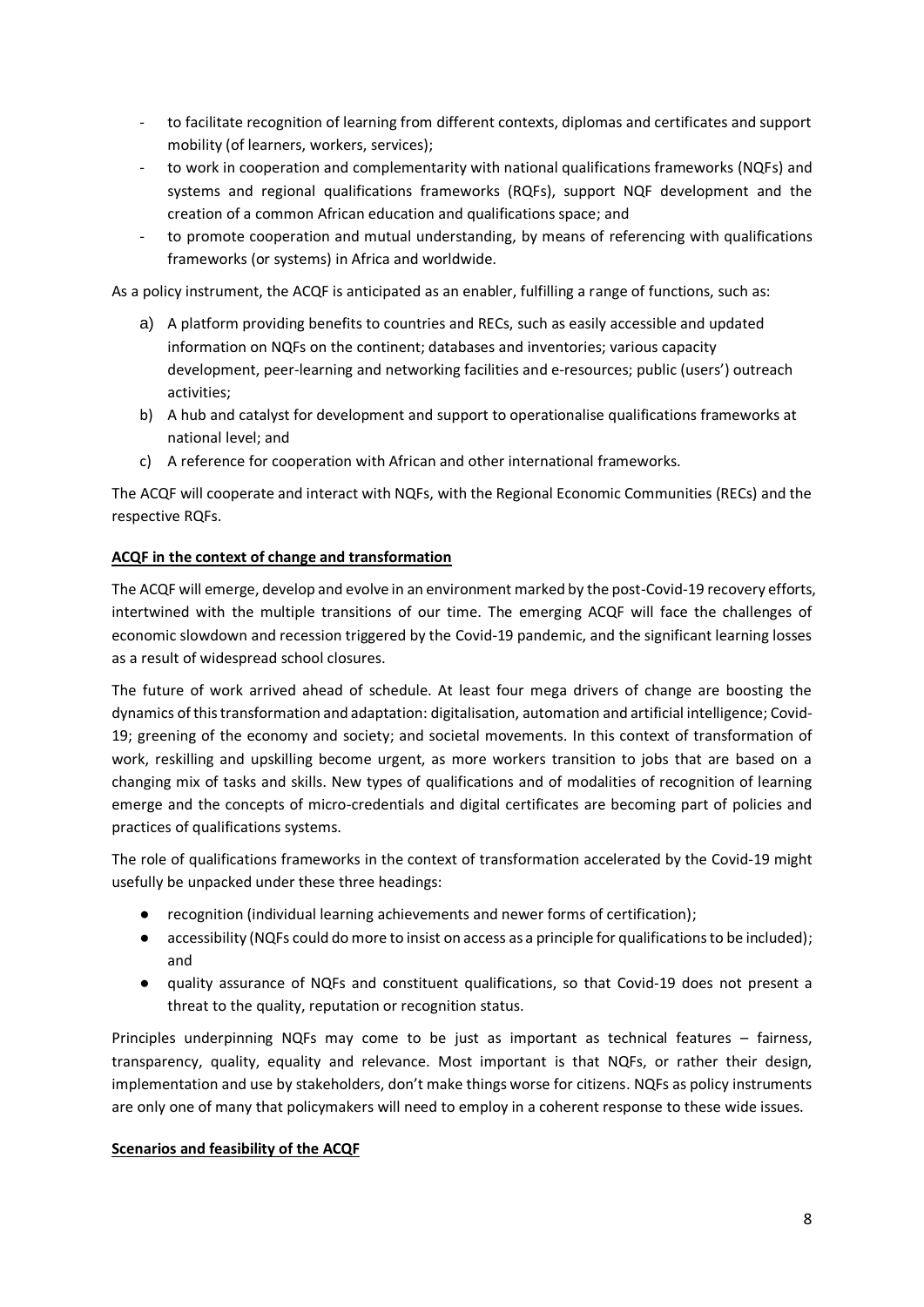From the point of view of the ACQF, as an overarching referencing qualifications framework for the whole continent, the landscape found by the Mapping Study of national qualifications frameworks in different stages of development and implementation is favourable for activities geared to cooperation, comparison and eventually referencing between countries' qualifications frameworks and the ACQF. Over twenty countries can be considered for preparatory actions leading to future referencing with the ACQF, and another group of less than ten countries can be candidates, once their NQFs reach the point of starting implementation.

The ACQF, as connector of NQFs and a promoter of trust and of new horizons for African integration and international transparency of skills and qualifications, benefits from a conjunction of opportunities on which to build. The expectations of African countries and citizens are high. The ACQF must respond through its ability to embrace the twin transition (green and digital), to foster inclusion by valuing all forms of learning, to be a catalyst for better qualifications systems and frameworks across the continent and to contribute to transparency and credibility of African education and qualifications in the world.

The scenarios of ACQF were presented to ACQF Advisory Group at two meetings (8 April and 28 July 2021). The proposed titles of each scenario underline its distinctive value:

- 1. **Scenario 1: 'ACQF connects'** (horizon: 2023)– underscores support to effective networking, experience and knowledge sharing, capacity development and communication. The ACQF website is fundamental to this scenario, and the ACQF is a platform for all countries and RECs on the continent.
- 2. **Scenario 2: 'ACQF creates mutual trust'** (horizon: 2026)– beyond the sharing of experiences and communication, this scenario focuses on the referencing of NQFs/RQFs to the ACQF, and eventually use of ACQF levels and label on qualifications of the linked NQF/RQFs.
- 3. **Scenario 3: 'ACQF opens new horizons'** (horizon 2030) besides being a meta-framework for referencing, the ACQF promotes new qualifications (standards, profiles) of a continental nature, contributes with automatic mutual recognition of qualifications (based on quality assurance and other considerations) and supports digital certificates.

The construction and implementation of the ACQF occurs in a context marked by opportunities and challenges. The design of the ACQF and its supporting Action Plan should carefully consider and enable the virtuous interplay of strengths and weaknesses to leverage opportunities while mitigating challenges.

The proposed broad plan of ten outputs (2022–26) covers the critical aspects and components of the ACQF, from governance to technical foundations, capacity development and cooperation and partnerships with other frameworks globally. This output plan is wider than development, comparison and referencing of qualifications frameworks, as it is oriented to a perspective of impact on transparency, validation and recognition of learning, and its contribution to mobility – the essence of qualifications frameworks working in their eco-system.

The broad output plan includes 2022-2026:

- 1. ACQF governance setting established and operational
- 2. ACQF policy and technical document and Action Plan implemented and monitored
- 3. ACQF Database of qualifications designed / launched, and operations started with pilot countries
- 4. Skills and qualifications: analysis, intelligence, development
- 5. NQFs referenced to ACQF, in accordance with ACQF Guidelines
- 6. Increased number of NQFs at stage 4-5 (approved, implementation started and advanced) in African countries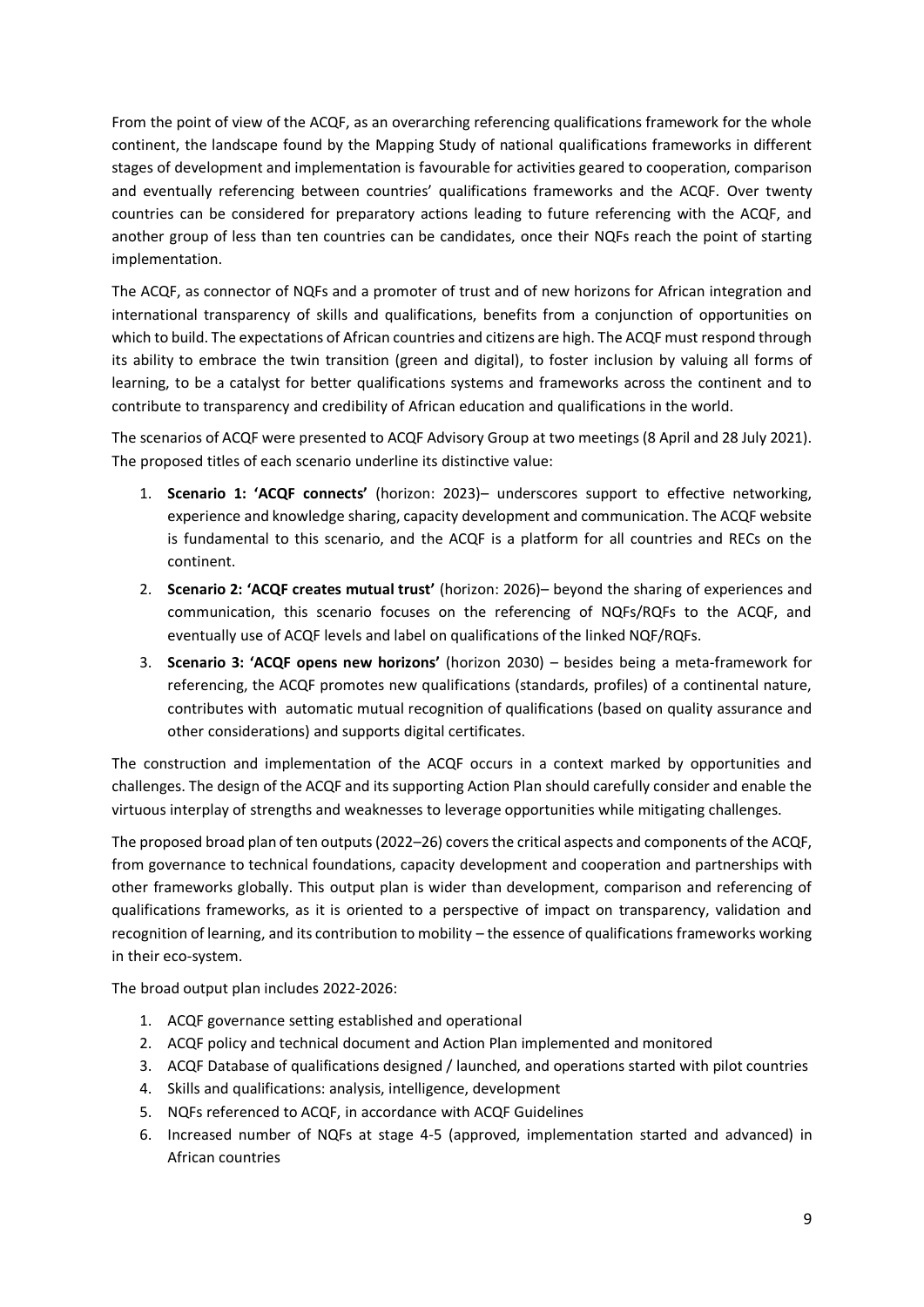- 7. Improved learning validation practices through application of high quality Recognition of Prior Learning (RPL) and credit accumulation and transfer systems, and cooperation with Recognition agencies (bodies)
- 8. ACQF contributes to better mobility and quality of qualifications in the context of the AfCFTA
- 9. ACQF Capacity development and awareness raising activities expanded to all countries
- 10. Dialogue, comparison and cooperation with other regional and national qualifications frameworks in the world

### <span id="page-9-0"></span>**4 ACQF Project: overview of progress 2021**

The ACQF development process is underway (2019–2022) and is based on evidence and analysis, stakeholders' participation, political lead of the AUC, awareness-raising, networking and capacity development.

#### **This process is organised into two phases:**

#### **Phase 1 (September 2019 to November 2020) (completed)**

- Baseline evidence and analysis: mapping of the state of play, dynamics, main characteristics and perspectives of qualifications frameworks on the continent; and
- Engagement with stakeholders, start of capacity development and peer learning on key themes related to qualifications frameworks and systems.

#### **Phase 2 (2020–2022): Development of the ACQF Policy and Technical Document and Action (underway)**

- The process moves from evidence creation to the reflection on options and scenarios for the ACQF as a sustainable policy instrument;
- The draft ACQF policy and technical document reflects the orientations from the discussion with AUC and the ACQF Advisory Group of the scenarios and options for the ACQF.
- Guidelines will accompany the ACQF policy and technical document. ACQF Guidelines will support further implementation of the ACQF and assist countries and REC stakeholders (institutions and practitioners) interacting with ACQF.
- The ACQF capacity development programme will build on a mix of delivery and networking modalities to disseminate information, coach national / regional teams, support a network of trained experts and conduct some research activities.

#### **Main outputs and progress by end 2021**

1. **Baseline analysis and evidence**: ACQF Mapping Study. Completed and pre-publication: November 2020. Final publication: March 2021. Four country reports<sup>10</sup> updated (October 2021).

The full collection of ACQF Mapping reports is composed of 13 national, 3 regional and a comprehensive mapping report – on the state-of-play and perspectives of qualifications frameworks in Africa. The full collection, including 4 national reports updated in 2021 are accessible in the ACQF [website.](https://acqf.africa/resources/mapping-study)

2. **ACQF Feasibility report** – accessible in 3 languages at the Policy and Guidelines page of the [ACQF](https://acqf.africa/resources/policy-guidelines/feasibility-study)  [website.](https://acqf.africa/resources/policy-guidelines/feasibility-study) Completed: end June 2021.

 $10$  These updated country reports are: Cape Verde, Egypt, Morocco and Mozambique.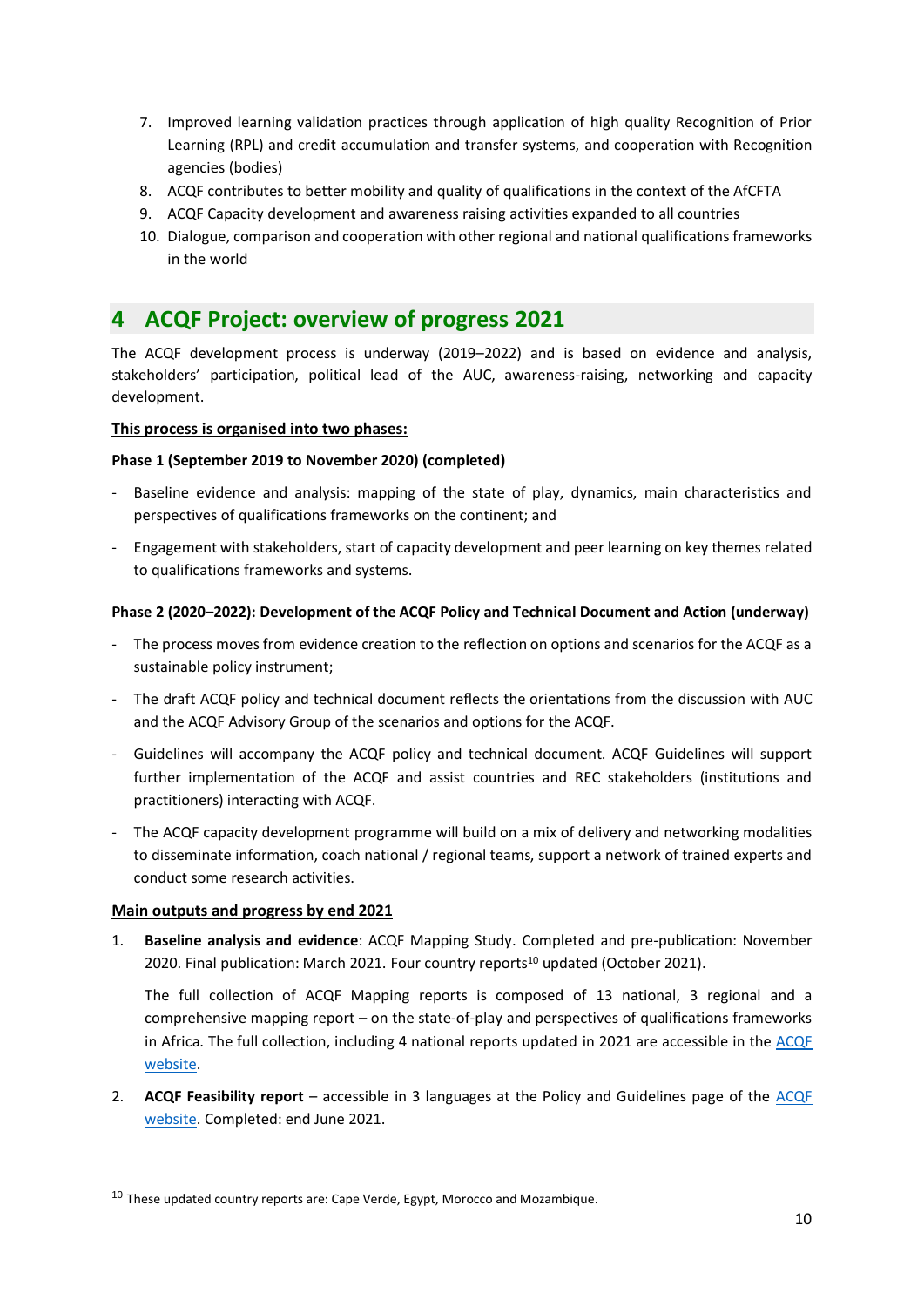This report was presented and discussed at ACQF Advisory Group meeting of 28 July 2021. On the basis of the three scenarios of the ACQF, the feasibility study deepens the analysis of critical dimensions of feasibility, presents a plan of outputs (horizon 2026) and outlines initial reflections on the options for ACQF governance.

#### **3. ACQF policy document: first draft completed and submitted to ACQF Advisory Group meeting (13/01/2022).**

The first draft was completed in December 2021 and shared with ACQF Advisory Group for discussion, comments, and validation during the upcoming 4th meeting (13 January 2022).

The initial concept and approach to develop the ACQF Policy document was discussed with ACQF Advisory Group at the 3rd meeting of 28 July 2021.

#### **4. ACQF Guidelines: first draft completed and submitted to ACQF Advisory Group meeting (13/01/2022). Two Guidelines are in early draft status. A team of specialist experts is developing the Guidelines.**

The concept paper on ACQF Guidelines and the themes they address was presented at the ACQF Advisory Group meeting of 28 July 2021.

The set of 10 ACQF Guidelines are the technical foundations accompanying the ACQF policy document. The Guidelines address the ten themes, considered in the context of ACQF:

- 1. Guideline 1: Learning outcomes
- 2. Guideline 2: Level descriptors
- 3. Guideline 3: Referencing of NQF or system to ACQF
- 4. Guideline 4: Validation and recognition of learning
- 5. Guideline 5: Quality assurance in the context of ACQF
- 6. Guideline 6: Registration and databases of qualifications
- 7. Guideline 7: Monitoring and evaluation in the context of NQFs and ACQF
- 8. Guideline 8: Communication and outreach
- 9. Guideline 9: Innovation and technology in the context of qualifications, qualifications frameworks and ACQF
- 10.Guideline 10: qualifications and qualifications frameworks a systemic view.

Each Guideline is a trio of documents: (1) a synthesis guideline, (2) a technical guideline (this document) and (3) a training module:

- Technical in-depth guideline: This document forms the core of the trio of documents. It will present as a short handbook: for clarification and technical support. This will be used by implementers, practitioners, and other groups
- Synthesis version: This version is a shortened version for policy purposes. It will be used primarily by policy institutions, and other groups, and has a key purpose to provide policy orientation
- Training module: This version will form part of the knowledge base and used for the ACQF Training programme and ACQF e-learning platform.

As instruments of the ACQF, each Guideline:

- Clarifies and deepens key concepts, principles and practices related to the 10 themes;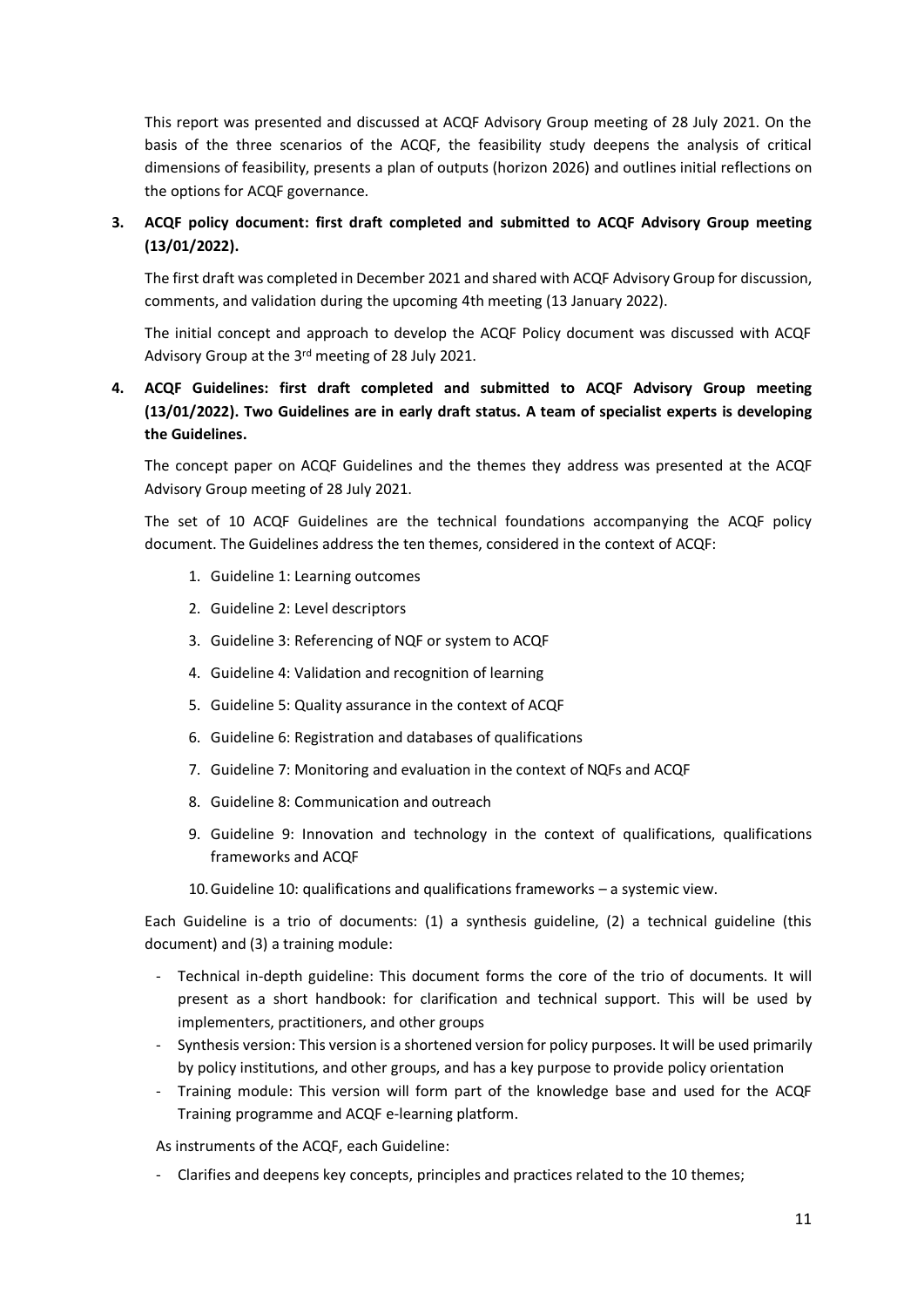- Provides a technical orientation for national implementing bodies and stakeholders, especially the lead institutions managing the NQF or system and interacting with the (future) ACQF governing structure and implementation unit;
- Is oriented to be a reference at both country (NQF or system) and continental (ACQF) levels, and addresses the perspectives and needs of both levels
- Works in synergy with, and complements, other ACQF guidelines and will be used as a digital tool;
- Refers to the relevant existing (or planned) African Union policies, instruments, guidelines and other conventions applicable in the domain of qualifications frameworks or systems;
- Contributes to an AU area of education and qualifications, based on converging elements and recommendations that eventually contribute to continental integration and mutual understanding while respecting the diversity of the national and regional context; and
- Will evolve and be updated and enriched to reflect new developments, experiences and needs related with the transformation of learning and other drivers.
- 5. **ACQF governance options – feasibility report**. Started in October, completed and discussed the inception report and discussed the roadmap with AUC Division for Education. Presentation on the roadmap – on the agenda of the ACQF Advisory Group,  $4<sup>th</sup>$  meeting (13/01/2022).
- 6. **Capacity development programme** composed of a combination of modalities of learning, notably peer **learning** webinars, support to countries and regions, training programmes, conferences.
	- Peer Learning Webinars (PLWs): 12 PLWs conducted in 2020-2021. Shared 24 country cases and experiences (NQFs, quality assurance, recognition), and three regional cases - from Africa, Asia, Europe and Middle East. All learning materials, presentations, video learning materials are well organised in the dedicate[d webpage](https://acqf.africa/capacity-development-programme/webinars) of ACQF website. A special library o[f video learning materials](https://acqf.africa/capacity-development-programme/nqfs-learning-materials) covering all real NQF cases presented at the PLWs has been created to ease access to this useful resource.
	- **Thematic briefs**: to support self-learning of key issues and topics on the domain of qualifications frameworks. Seven thematic briefs are available at [ACQF website.](https://acqf.africa/capacity-development-programme/thematic-briefs)
	- **Support to countries and RECs**: upon demand and building on the ACQF networking, which was established through peer leaning webinars and research (ACQF Mapping Study), the ACQF project provides some technical / expert support, differentiated to meet the specific needs and in accordance with the level of development and implementation of the qualifications framework. This line of work has grown in 2021 and these are the main examples of cooperation:
		- **Angola: support to EU project RETFOP (2021):** ACQF developed, upon demand, a reference report on two themes: i) **TVET quality assurance; ii) Monitoring and evaluation of NQF / NQS / TVET.** This substantive reference report (in English and Portuguese) takes stock of global experiences and instruments and provides recommendations oriented to country application. The report was presented for a wide audience, at a webinar organised by RETFOP on 8 October 2021, and was uploaded in Capacity4Dev platform of the European Commission at: [Presentation](https://europa.eu/capacity4dev/projetoretfop/documents/apresentacao-powerpoint-do-webinar-sobre-sistemas-de-educacao-e-formacao-tecnica-e) an[d Report.](https://europa.eu/capacity4dev/projetoretfop/documents/relatorio-final-sistemas-de-educacao-e-formacao-tecnica-e-profissional-e-mecanismos-de)
		- **Guiné-Bissau:** following the initial dialogue with the EU project RESEN, webinars were held with the working group facilitated by RESEN coordination to define needs, the approach and milestones. In October 2021 ACQF delivered the Baseline Mapping Report (unpublished) supporting the initial reflections and outlining a roadmap towards the NQF. This report was presented by RESEN at the regular donors' coordination meeting on 11 November 2021.